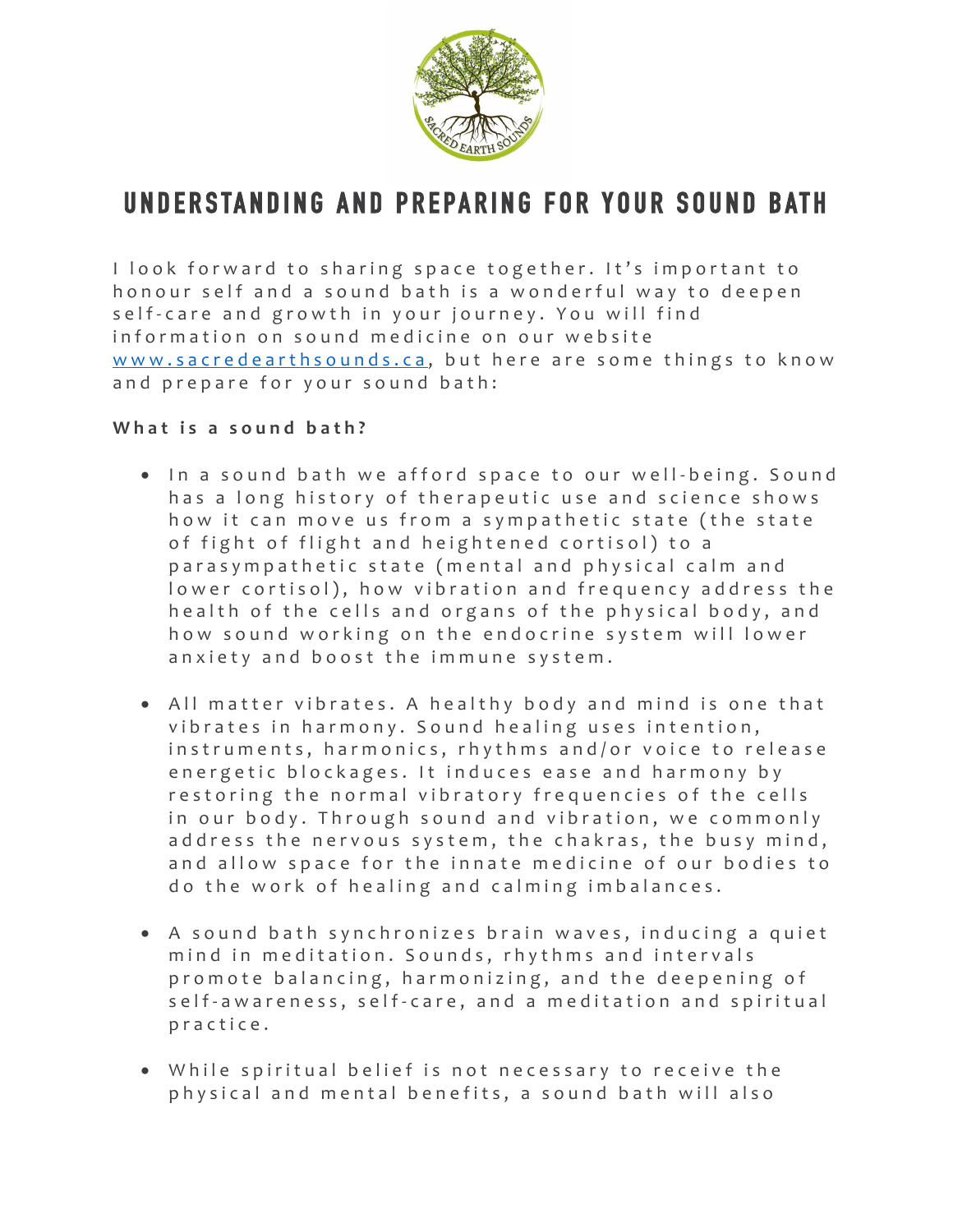provide guidance, grounding and growth in a spiritual practice.

# **What a sound bath is not?**

• A sound bath is not psychological therapy. However, if you are working with a therapist, you should find that you are better able to make the intellectual and emotional shifts necessary to healing, as your body and mind are healthier and calmer.

# How do I prepare for my sound bath?

- Be gentle with yourself. Note how you feel in body and mind. What would you prefer to let go of? What would you like to replace it with? We will set a group intention based on this . It is important to set intention in positive terms (ex. if you feel anxious, your intention might be for calm or peace).
- Be prepared to lie down comfortably and let go. This time is for you. If it is an online sound bath, you will need a pair of good headphones to get the full benefits of the session. I recommend you lie on your back on a yoga mat or on your bed with a bolster beneath your knees, cover your eyes with a scarf , and have a blanket for warmth.
- If we are connecting online, make sure to close your other tabs and windows . Email notifications will disrupt the space you are giving yourself. Also, be prepared to adjust your volume to a comfortable level. Your will feel vibrations, intervals and frequencies through your body, but you must be sure to protect your ears.

### What will happen in the sound bath?

• If we are a small group, we will chat briefly about intention, then we will set an intention for the group, you will lie down and relax and focus on it or your variation of it. Alternately, the intention may be set in advance (ex. heart-opening). You will hear sounds and vibrations, instruments and usually singing. There may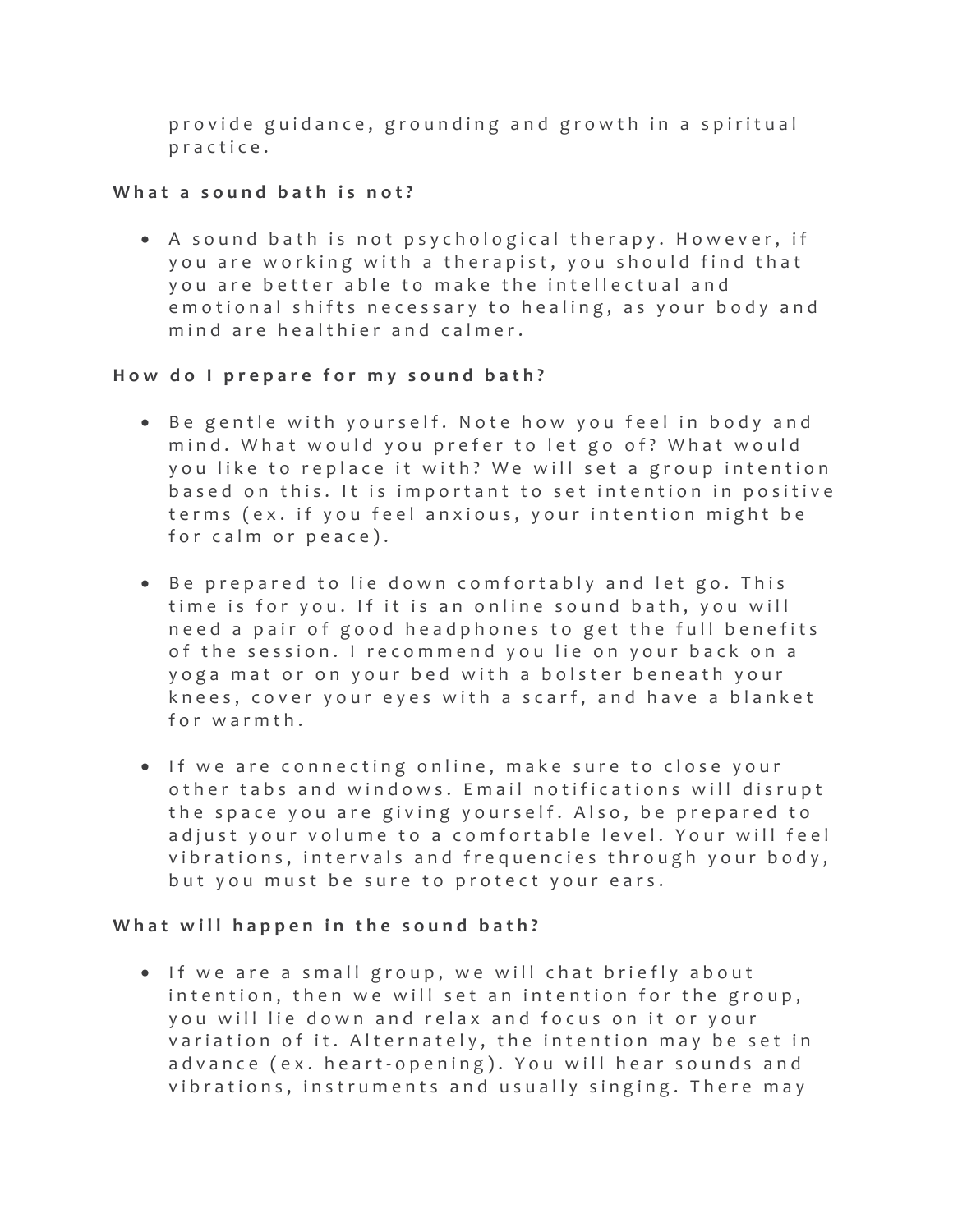be a few pauses but simply stay relaxed in your intention, the sound will likely last about an hour. I will let you know clearly when the sound bath is finished and give you time (around 5 mins) to adjust back to sitting and engaging in dialogue. We will give gratitude and close the session.

• Once the session is closed, y ou may wish to leave or logoff immediately but if you wish to chat about your experience, you are free to do so at this point.

### What should I do in the sound bath?

- Nothing! Be without expectation. Simply focus on your positive intention and receive the sound. The sound and body do not need our guidance to do the work . Intention, active listening, and openness are enough.
- Stay with your intention but don't be worried about other thoughts coming in. Meet them without judgment, thank them, and let them pass. They will fade.
- You may encounter a sound that makes you uncomfortable. This usually means it is bringing something to the surface. I suggest you breathe through it and meet your thoughts without judgment. Remember your positive intention. The discomfort will pass and you should feel better for it.
- You may see colours or ima ges if you are a visual person. If you do, great, go with it, but don't look for it, not everyone is visual. Guidance and healing happen in many ways.
- You may receive guidance/direction or understand a lesson. As always, don't look for it, simply stay open and receive what is given. Lessons and clarity may also come later in your day or week.
- If it feels strange to have your eyes closed, know that my eyes will be closed or on the instruments throughout. If we are online, I don't need to see you when you lie